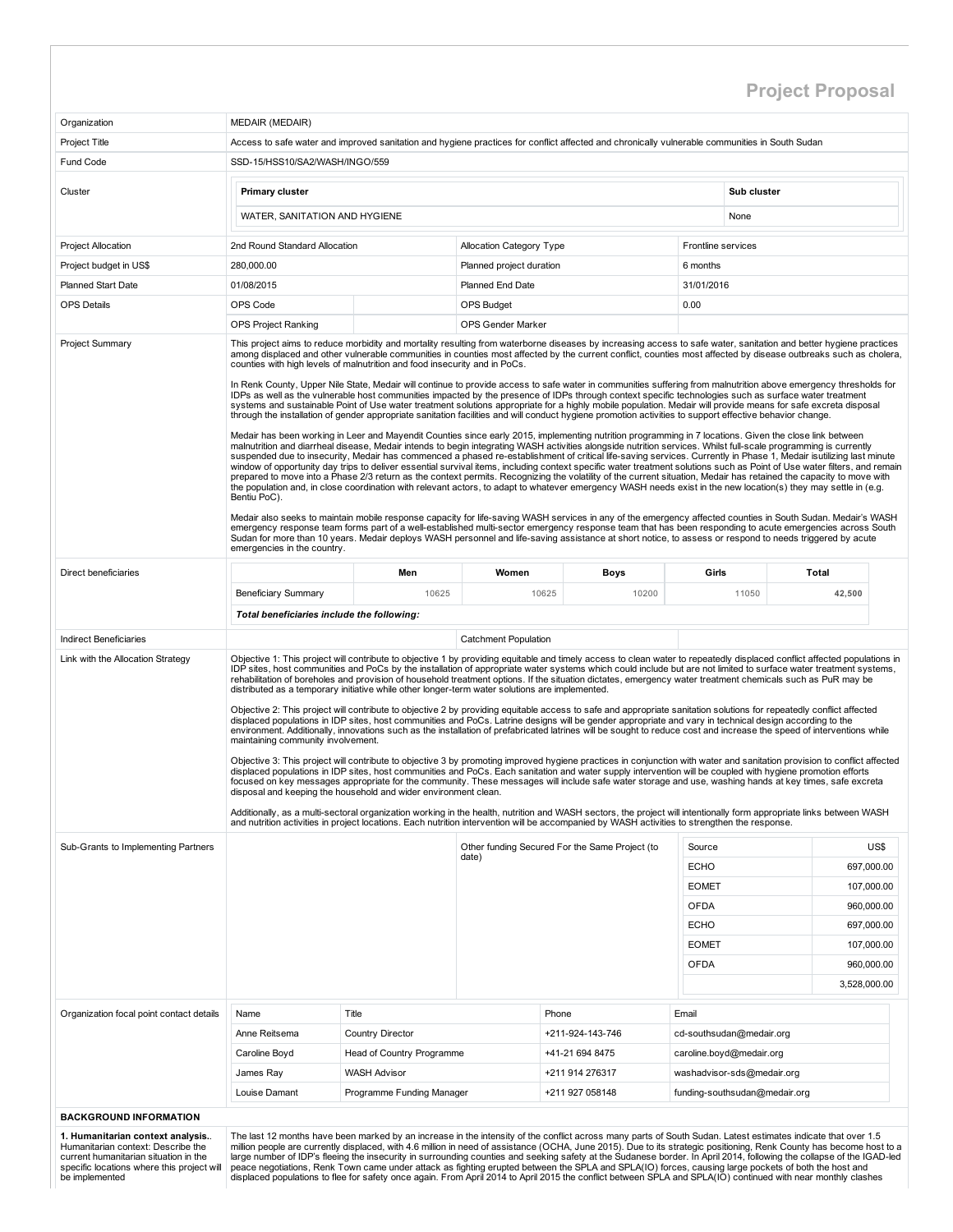|                                                                                                                                                                                                                                                                                                                                                                                  |                    | causing extensive destruction. Leer and Mayendit Counties have also experienced heavy fighting from February 2014 onwards, resulting in mass displacement of<br>the host population, and many lives lost. Communities across all 3 counties are now severely conflict affected, and the situation remains volatile with frequent<br>outbreaks of violence and unpredictable population movement as a result.                                                                                                                                                                                                                                                                                                                                                                                                                                                                                                                                                                                                                                                                                                                                                                                                                                                                                                                                                                                                                                                                                                                                                                                                                                                                                                                                                                                                                                                                                                                                                                                                                                                                                                                                                                                                                                                                                                                                                                                                                                                                                                                                                                                                                                                                                                                                                                                                                                                                                                                                                                                                                                                                                                                                                                                                                                                                                                                                                                                                                                                                                                                                                                                                                                                                                                                                                                                                                                                                      |                                                                                                                                                                                                                                                                                                                                                                                                                                                                                                                                                                                                                                                                                                                         |                             |
|----------------------------------------------------------------------------------------------------------------------------------------------------------------------------------------------------------------------------------------------------------------------------------------------------------------------------------------------------------------------------------|--------------------|-----------------------------------------------------------------------------------------------------------------------------------------------------------------------------------------------------------------------------------------------------------------------------------------------------------------------------------------------------------------------------------------------------------------------------------------------------------------------------------------------------------------------------------------------------------------------------------------------------------------------------------------------------------------------------------------------------------------------------------------------------------------------------------------------------------------------------------------------------------------------------------------------------------------------------------------------------------------------------------------------------------------------------------------------------------------------------------------------------------------------------------------------------------------------------------------------------------------------------------------------------------------------------------------------------------------------------------------------------------------------------------------------------------------------------------------------------------------------------------------------------------------------------------------------------------------------------------------------------------------------------------------------------------------------------------------------------------------------------------------------------------------------------------------------------------------------------------------------------------------------------------------------------------------------------------------------------------------------------------------------------------------------------------------------------------------------------------------------------------------------------------------------------------------------------------------------------------------------------------------------------------------------------------------------------------------------------------------------------------------------------------------------------------------------------------------------------------------------------------------------------------------------------------------------------------------------------------------------------------------------------------------------------------------------------------------------------------------------------------------------------------------------------------------------------------------------------------------------------------------------------------------------------------------------------------------------------------------------------------------------------------------------------------------------------------------------------------------------------------------------------------------------------------------------------------------------------------------------------------------------------------------------------------------------------------------------------------------------------------------------------------------------------------------------------------------------------------------------------------------------------------------------------------------------------------------------------------------------------------------------------------------------------------------------------------------------------------------------------------------------------------------------------------------------------------------------------------------------------------------------------------|-------------------------------------------------------------------------------------------------------------------------------------------------------------------------------------------------------------------------------------------------------------------------------------------------------------------------------------------------------------------------------------------------------------------------------------------------------------------------------------------------------------------------------------------------------------------------------------------------------------------------------------------------------------------------------------------------------------------------|-----------------------------|
| 2. Needs assessment. Explain the<br>specific needs of the target group(s),<br>explaining existing capacity and gaps.<br>State how the needs assessment was<br>conducted, list any baseline data and<br>explain how the number of<br>beneficiaries has been developed.<br>Indicates references to assessments<br>such as Multi-cluster/sector Initial<br>Rapid Assessments (MIRA) |                    | Basic WASH service provision in Renk, Leer and Mayendit Counties was already weak prior to the conflict and the ongoing violence has only served to exacerbate<br>the situation. Populations across all 3 counties are expected to be on the constant move for food, water and other goods and services meaning that there is an<br>urgent need for humanitarian actors to be available to provide basic lifesaving interventions. Without strong humanitarian programming, the IDP's and host<br>communities will face impossible conditions leading to increased morbidity and mortality due to preventable deaths and a high potential for communicable disease<br>outbreaks. In this context, women and girls face increased exposure to protection risks given that they are typically responsible for the collection of water and are<br>vulnerable when walking significant distances to access sanitation facilities outside of the home. Among women of child bearing age in the conflict affected states,<br>morbidity is increasingly related to SGBV. This risk is reduced through increased access to WASH services in close proximity to households, particularly in<br>displaced communities. According to a recent KPC survey in Renk (Nov 2014), though an average of 17.1 liters of water are being made available per person per<br>day, only 34% of the population report actually collecting and using at least 15 liters of water per person per day. These data point to a disproportion of access to<br>water supply and/or knowledge of hygiene practices in the region. Additionally, the quality of the water available is poor with only 37% of households found to have<br>water which met the WHO standard of 0 fecal coliforms per 100 ml. This means that though water supply may meet the minimum in some areas, there is a high<br>probability that the water is carrying disease causing bacteria. Among children under 5 years old, 2 of the most common causes of morbidity and mortality are<br>diarrheal disease and ARI, which are significantly reduced through increased access to improved water sources. In Medair project locations in Renk, an average of<br>51% of households have access to a latrine within the Sphere standard of 50 meters and 62% of mothers of children <5 report having used a latrine the last time<br>they defecated. Additionally, according to a June 2015 SMART survey, target areas have a GAM rate of 17.8% which exceeds the emergency threshold.<br>According to the most recent Medair KPC survey conducted in Leer (April 2015), just 19.8% of households collected at least 15 liters of water per person per day.<br>This lack of access to water, combined with a lack of sanitation facilities and poor hygiene behavior, is contributing to high rates of morbidity and mortality amongst<br>the target population, as evidenced by 55.5% of children <5 years old reported to have had diarrhea in the 2 weeks prior to the survey. Since the time of the last<br>survey, insecurity has displaced the entire population of Leer and Mayendit Counties into the bush and swamp areas, further reducing access to essential<br>services. Observations by Medair over recent weeks suggest that almost all previously functioning boreholes have now been deliberately destroyed in the fighting.<br>Sanitation needs in Leer and Mayendit Counties were serious even prior to the latest surge in insecurity, with an estimated 2.5% of households accessing a latrine<br>within 50 meters of their home and 2.9% of the population reporting using a latrine the last time they defecated. Without access to latrines, often women and girls<br>venture out to relieve themselves under the cover of darkness, which places them at increased risk of physical attack and sexual violence. |                                                                                                                                                                                                                                                                                                                                                                                                                                                                                                                                                                                                                                                                                                                         |                             |
| 3. Description Of Beneficiaries                                                                                                                                                                                                                                                                                                                                                  |                    | Conflict affected girls, boys, women and men who have been internally displaced as well as vulnerable host communities impacted by these displaced persons will<br>be the main beneficiaries of this project. Medair carries out needs assessments before responding to emergencies to ensure that critical humanitarian needs are<br>identified, the most vulnerable population groups receive adequate assistance and to gauge how any potential intervention could influence ongoing conflict. Based<br>on the assessment results, beneficiary selection criteria are drawn-up in cooperation with the Relief and Rehabilitation Commission (RRC) or the respective<br>ministries. Special attention is given to most vulnerable groups like children, pregnant and lactating mothers, people with special needs and the elderly. Medair<br>works through existing local structures and builds their capacity which includes the training of community water management committees, pump mechanics and<br>health and hygiene promoters.                                                                                                                                                                                                                                                                                                                                                                                                                                                                                                                                                                                                                                                                                                                                                                                                                                                                                                                                                                                                                                                                                                                                                                                                                                                                                                                                                                                                                                                                                                                                                                                                                                                                                                                                                                                                                                                                                                                                                                                                                                                                                                                                                                                                                                                                                                                                                                                                                                                                                                                                                                                                                                                                                                                                                                                                                                        |                                                                                                                                                                                                                                                                                                                                                                                                                                                                                                                                                                                                                                                                                                                         |                             |
|                                                                                                                                                                                                                                                                                                                                                                                  |                    | Medair adheres to the Core Humanitarian Standards. As a member of Humanitarian Accountability Partnership International (HAP-I), Medair seeks to provide public<br>information to the beneficiaries about the programmes provided through local government, community outreach and facility based awareness and WASH promotion<br>activities. Medair consults with local authorities, community leaders, and Rural Water Departments regarding decisions to commence, adapt or complete<br>programmes. Emergency response assessments include key informant interviews and focus group discussions among community groups with adequate<br>representation of women, youth and the elderly.                                                                                                                                                                                                                                                                                                                                                                                                                                                                                                                                                                                                                                                                                                                                                                                                                                                                                                                                                                                                                                                                                                                                                                                                                                                                                                                                                                                                                                                                                                                                                                                                                                                                                                                                                                                                                                                                                                                                                                                                                                                                                                                                                                                                                                                                                                                                                                                                                                                                                                                                                                                                                                                                                                                                                                                                                                                                                                                                                                                                                                                                                                                                                                                        |                                                                                                                                                                                                                                                                                                                                                                                                                                                                                                                                                                                                                                                                                                                         |                             |
| 4. Grant Request Justification.                                                                                                                                                                                                                                                                                                                                                  |                    | Medair has demonstrated the capacity to deliver quality emergency response in South Sudan. Medair has been working in Renk County since 2011, filling a critical<br>gap in the provision of multisectoral WASH, Health and Nutrition services to internally displaced and vulnerable host communities. Medair intends to continue<br>ensuring the provision of adequate quantities of safe water, the means for safe excreta disposal through the installation of gender appropriate sanitation facilities,<br>and hygiene promotion activities to support effective behavior change. Medair has been working in Leer and Mayendit Counties since early 2015, implementing<br>nutrition programming in 7 locations. Only 1 of the 7 locations (Luol) falls within Mayendit North. Luol was a contested area, but the commissioners of Leer and<br>Mayendit Counties have now agreed that the location belongs to Mayendit North. Given the close link between malnutrition and diarrhoeal disease, Medair intends<br>to begin integrating WASH activities alongside nutrition services. Whilst full-scale programming is currently suspended due to insecurity, Medair has commenced a<br>phased re-establishment of critical life-saving services. Recognising the volatility of the current context, Medair has retained the capacity to move its WASH and<br>nutrition teams with the population and, in close coordination with relevant actors, to adapt to whatever emergency needs exist in the new location(s) they may<br>settle in (e.g. Bentiu PoC). Medair operates emergency response WASH teams that meet acute emergency needs throughout South Sudan targeting the most<br>vulnerable and at-risk populations in cooperation with the WASH Cluster, RRC and other WASH actors. Medair WASH teams have the capacity to act as "First<br>Responders" in a given emergency location following a needs assessment as well as scale-up this first response in the absence of another partner. Since the<br>beginning of 2015 Medair has been one of the key WASH partners to respond to emergency WASH needs of conflict affected people in Ayod, Maban, Leer, Duk,<br>Juba and Fangak. Medair currently has capacity to deploy 2-3 WASH emergency response teams (depending on the size of the intervention) in any location in the<br>country in cooperation with the WASH cluster and other partners. Medair has a warehouse with emergency stock and supplies in Juba which can be quickly<br>mobilized to support its emergency WASH response in the country. With this project Medair plans to continue to maintain its mobile response capacity to provide<br>emergency WASH services in areas with high concentrations of displaced people, to meet SPHERE standards and adapt WASH infrastructure to endure the rainy<br>season. Medair also plans to maintain emergency preparedness and response activities focusing on addressing the threat of cholera outbreaks, and the spread of<br>other infectious diseases. Medair's emergency response programme is co-funded largely by ECHO in 2015. The programme in Renk, Leer and Mayendit is co-<br>funded largely by OFDA. This CHF allocation will enable Medair to continue responding to emerging WASH emergency needs throughout the second half of 2015<br>as well as continue WASH support to IDPs.                                                                                                                                                                                                                                                                                                                                                                                                                                                                                                   |                                                                                                                                                                                                                                                                                                                                                                                                                                                                                                                                                                                                                                                                                                                         |                             |
| 5. Complementarity. Explain how the<br>project will complement previous or<br>ongoing projects/activities implemented<br>by your organization.                                                                                                                                                                                                                                   |                    | This project is a continuation of Medair's ongoing WASH support to IDPs and vulnerable host communities in Renk and Leer Counties and will enable Medair to<br>continue responding to emerging WASH emergency response needs throughout the remainder of 2015.<br>Given the close link between malnutrition and diarrhoeal disease, Medair seeks to integrate WASH programming with health and nutrition activities to strengthen the<br>response. For example, in Renk County, Medair fill a critical gap in the provision of multi-sectoral support across the WASH, health and nutrition sectors.                                                                                                                                                                                                                                                                                                                                                                                                                                                                                                                                                                                                                                                                                                                                                                                                                                                                                                                                                                                                                                                                                                                                                                                                                                                                                                                                                                                                                                                                                                                                                                                                                                                                                                                                                                                                                                                                                                                                                                                                                                                                                                                                                                                                                                                                                                                                                                                                                                                                                                                                                                                                                                                                                                                                                                                                                                                                                                                                                                                                                                                                                                                                                                                                                                                                              |                                                                                                                                                                                                                                                                                                                                                                                                                                                                                                                                                                                                                                                                                                                         |                             |
|                                                                                                                                                                                                                                                                                                                                                                                  |                    | The WASH emergency response team (ERT) is one part of a broader team which also includes health, nutrition and NFI. Assessments made, even if sector<br>specific, consider the bigger picture in terms of needs and as much as possible planned responses are multi sectorial.                                                                                                                                                                                                                                                                                                                                                                                                                                                                                                                                                                                                                                                                                                                                                                                                                                                                                                                                                                                                                                                                                                                                                                                                                                                                                                                                                                                                                                                                                                                                                                                                                                                                                                                                                                                                                                                                                                                                                                                                                                                                                                                                                                                                                                                                                                                                                                                                                                                                                                                                                                                                                                                                                                                                                                                                                                                                                                                                                                                                                                                                                                                                                                                                                                                                                                                                                                                                                                                                                                                                                                                                    |                                                                                                                                                                                                                                                                                                                                                                                                                                                                                                                                                                                                                                                                                                                         |                             |
| <b>LOGICAL FRAMEWORK</b>                                                                                                                                                                                                                                                                                                                                                         |                    |                                                                                                                                                                                                                                                                                                                                                                                                                                                                                                                                                                                                                                                                                                                                                                                                                                                                                                                                                                                                                                                                                                                                                                                                                                                                                                                                                                                                                                                                                                                                                                                                                                                                                                                                                                                                                                                                                                                                                                                                                                                                                                                                                                                                                                                                                                                                                                                                                                                                                                                                                                                                                                                                                                                                                                                                                                                                                                                                                                                                                                                                                                                                                                                                                                                                                                                                                                                                                                                                                                                                                                                                                                                                                                                                                                                                                                                                                   |                                                                                                                                                                                                                                                                                                                                                                                                                                                                                                                                                                                                                                                                                                                         |                             |
| Overall project objective                                                                                                                                                                                                                                                                                                                                                        |                    | To reduce morbidity and mortality resulting from waterborne diseases by increasing access to safe water, sanitation and better hygiene practices among<br>vulnerable communities in South Sudan                                                                                                                                                                                                                                                                                                                                                                                                                                                                                                                                                                                                                                                                                                                                                                                                                                                                                                                                                                                                                                                                                                                                                                                                                                                                                                                                                                                                                                                                                                                                                                                                                                                                                                                                                                                                                                                                                                                                                                                                                                                                                                                                                                                                                                                                                                                                                                                                                                                                                                                                                                                                                                                                                                                                                                                                                                                                                                                                                                                                                                                                                                                                                                                                                                                                                                                                                                                                                                                                                                                                                                                                                                                                                   |                                                                                                                                                                                                                                                                                                                                                                                                                                                                                                                                                                                                                                                                                                                         |                             |
|                                                                                                                                                                                                                                                                                                                                                                                  |                    | Logical Framework details for WATER, SANITATION AND HYGIENE                                                                                                                                                                                                                                                                                                                                                                                                                                                                                                                                                                                                                                                                                                                                                                                                                                                                                                                                                                                                                                                                                                                                                                                                                                                                                                                                                                                                                                                                                                                                                                                                                                                                                                                                                                                                                                                                                                                                                                                                                                                                                                                                                                                                                                                                                                                                                                                                                                                                                                                                                                                                                                                                                                                                                                                                                                                                                                                                                                                                                                                                                                                                                                                                                                                                                                                                                                                                                                                                                                                                                                                                                                                                                                                                                                                                                       |                                                                                                                                                                                                                                                                                                                                                                                                                                                                                                                                                                                                                                                                                                                         |                             |
| <b>Cluster objectives</b>                                                                                                                                                                                                                                                                                                                                                        |                    |                                                                                                                                                                                                                                                                                                                                                                                                                                                                                                                                                                                                                                                                                                                                                                                                                                                                                                                                                                                                                                                                                                                                                                                                                                                                                                                                                                                                                                                                                                                                                                                                                                                                                                                                                                                                                                                                                                                                                                                                                                                                                                                                                                                                                                                                                                                                                                                                                                                                                                                                                                                                                                                                                                                                                                                                                                                                                                                                                                                                                                                                                                                                                                                                                                                                                                                                                                                                                                                                                                                                                                                                                                                                                                                                                                                                                                                                                   | Strategic Response Plan (SRP) objectives                                                                                                                                                                                                                                                                                                                                                                                                                                                                                                                                                                                                                                                                                | Percentage of<br>activities |
| and domestic hygiene                                                                                                                                                                                                                                                                                                                                                             |                    | 2015 SSO 1: Affected people have timely access to safe, and sufficient quantity of water for drinking, cooking, and personal                                                                                                                                                                                                                                                                                                                                                                                                                                                                                                                                                                                                                                                                                                                                                                                                                                                                                                                                                                                                                                                                                                                                                                                                                                                                                                                                                                                                                                                                                                                                                                                                                                                                                                                                                                                                                                                                                                                                                                                                                                                                                                                                                                                                                                                                                                                                                                                                                                                                                                                                                                                                                                                                                                                                                                                                                                                                                                                                                                                                                                                                                                                                                                                                                                                                                                                                                                                                                                                                                                                                                                                                                                                                                                                                                      | SO 1: Save lives and alleviate suffering by providing multi-<br>sector assistance to people in need                                                                                                                                                                                                                                                                                                                                                                                                                                                                                                                                                                                                                     | 40                          |
|                                                                                                                                                                                                                                                                                                                                                                                  |                    | 2015 SSO 2: Affected people have access to safe, sanitary, and hygienic living environment through provision of sanitation<br>services that are secure, sanitary, user-friendly and gender-appropriate                                                                                                                                                                                                                                                                                                                                                                                                                                                                                                                                                                                                                                                                                                                                                                                                                                                                                                                                                                                                                                                                                                                                                                                                                                                                                                                                                                                                                                                                                                                                                                                                                                                                                                                                                                                                                                                                                                                                                                                                                                                                                                                                                                                                                                                                                                                                                                                                                                                                                                                                                                                                                                                                                                                                                                                                                                                                                                                                                                                                                                                                                                                                                                                                                                                                                                                                                                                                                                                                                                                                                                                                                                                                            | SO 1: Save lives and alleviate suffering by providing multi-<br>sector assistance to people in need                                                                                                                                                                                                                                                                                                                                                                                                                                                                                                                                                                                                                     | 40                          |
| products and services on a sustainable and equitable basis                                                                                                                                                                                                                                                                                                                       |                    | 2015 SSO 3: Affected people have access to improved hygienic practices, hygiene promotion and delivery of hygiene                                                                                                                                                                                                                                                                                                                                                                                                                                                                                                                                                                                                                                                                                                                                                                                                                                                                                                                                                                                                                                                                                                                                                                                                                                                                                                                                                                                                                                                                                                                                                                                                                                                                                                                                                                                                                                                                                                                                                                                                                                                                                                                                                                                                                                                                                                                                                                                                                                                                                                                                                                                                                                                                                                                                                                                                                                                                                                                                                                                                                                                                                                                                                                                                                                                                                                                                                                                                                                                                                                                                                                                                                                                                                                                                                                 | SO 1: Save lives and alleviate suffering by providing multi-<br>sector assistance to people in need                                                                                                                                                                                                                                                                                                                                                                                                                                                                                                                                                                                                                     | 20                          |
| Outcome 1                                                                                                                                                                                                                                                                                                                                                                        |                    | Increased access to life saving WASH services for people in acute emergency situations                                                                                                                                                                                                                                                                                                                                                                                                                                                                                                                                                                                                                                                                                                                                                                                                                                                                                                                                                                                                                                                                                                                                                                                                                                                                                                                                                                                                                                                                                                                                                                                                                                                                                                                                                                                                                                                                                                                                                                                                                                                                                                                                                                                                                                                                                                                                                                                                                                                                                                                                                                                                                                                                                                                                                                                                                                                                                                                                                                                                                                                                                                                                                                                                                                                                                                                                                                                                                                                                                                                                                                                                                                                                                                                                                                                            |                                                                                                                                                                                                                                                                                                                                                                                                                                                                                                                                                                                                                                                                                                                         |                             |
| Code                                                                                                                                                                                                                                                                                                                                                                             | <b>Description</b> |                                                                                                                                                                                                                                                                                                                                                                                                                                                                                                                                                                                                                                                                                                                                                                                                                                                                                                                                                                                                                                                                                                                                                                                                                                                                                                                                                                                                                                                                                                                                                                                                                                                                                                                                                                                                                                                                                                                                                                                                                                                                                                                                                                                                                                                                                                                                                                                                                                                                                                                                                                                                                                                                                                                                                                                                                                                                                                                                                                                                                                                                                                                                                                                                                                                                                                                                                                                                                                                                                                                                                                                                                                                                                                                                                                                                                                                                                   | <b>Assumptions &amp; Risks</b>                                                                                                                                                                                                                                                                                                                                                                                                                                                                                                                                                                                                                                                                                          |                             |
| Output 1.1                                                                                                                                                                                                                                                                                                                                                                       |                    | Communities affected by emergencies are provided with safe drinking water                                                                                                                                                                                                                                                                                                                                                                                                                                                                                                                                                                                                                                                                                                                                                                                                                                                                                                                                                                                                                                                                                                                                                                                                                                                                                                                                                                                                                                                                                                                                                                                                                                                                                                                                                                                                                                                                                                                                                                                                                                                                                                                                                                                                                                                                                                                                                                                                                                                                                                                                                                                                                                                                                                                                                                                                                                                                                                                                                                                                                                                                                                                                                                                                                                                                                                                                                                                                                                                                                                                                                                                                                                                                                                                                                                                                         | • Locations planned for intervention remain secure enough for Medair to operate<br>and for beneficiaries to remain / move there<br>• There is no such change in activities of other NGOs that Medair activities start<br>to overlap with the activities of another NGO<br>• Local leaders and the authorities agree to Medair carrying out the planned<br>activities<br>• If IDP numbers are greater than those planned for, other agencies are able to<br>collaborate with Medair to ensure adequate water provision<br>• Medair retain or employ sufficient skilled WASH personnel<br>• For locally procured items, the borders remain open and supplies are able to<br>pass<br>• No very significant price increases |                             |
| <b>Indicators</b>                                                                                                                                                                                                                                                                                                                                                                |                    |                                                                                                                                                                                                                                                                                                                                                                                                                                                                                                                                                                                                                                                                                                                                                                                                                                                                                                                                                                                                                                                                                                                                                                                                                                                                                                                                                                                                                                                                                                                                                                                                                                                                                                                                                                                                                                                                                                                                                                                                                                                                                                                                                                                                                                                                                                                                                                                                                                                                                                                                                                                                                                                                                                                                                                                                                                                                                                                                                                                                                                                                                                                                                                                                                                                                                                                                                                                                                                                                                                                                                                                                                                                                                                                                                                                                                                                                                   |                                                                                                                                                                                                                                                                                                                                                                                                                                                                                                                                                                                                                                                                                                                         |                             |
|                                                                                                                                                                                                                                                                                                                                                                                  |                    |                                                                                                                                                                                                                                                                                                                                                                                                                                                                                                                                                                                                                                                                                                                                                                                                                                                                                                                                                                                                                                                                                                                                                                                                                                                                                                                                                                                                                                                                                                                                                                                                                                                                                                                                                                                                                                                                                                                                                                                                                                                                                                                                                                                                                                                                                                                                                                                                                                                                                                                                                                                                                                                                                                                                                                                                                                                                                                                                                                                                                                                                                                                                                                                                                                                                                                                                                                                                                                                                                                                                                                                                                                                                                                                                                                                                                                                                                   |                                                                                                                                                                                                                                                                                                                                                                                                                                                                                                                                                                                                                                                                                                                         |                             |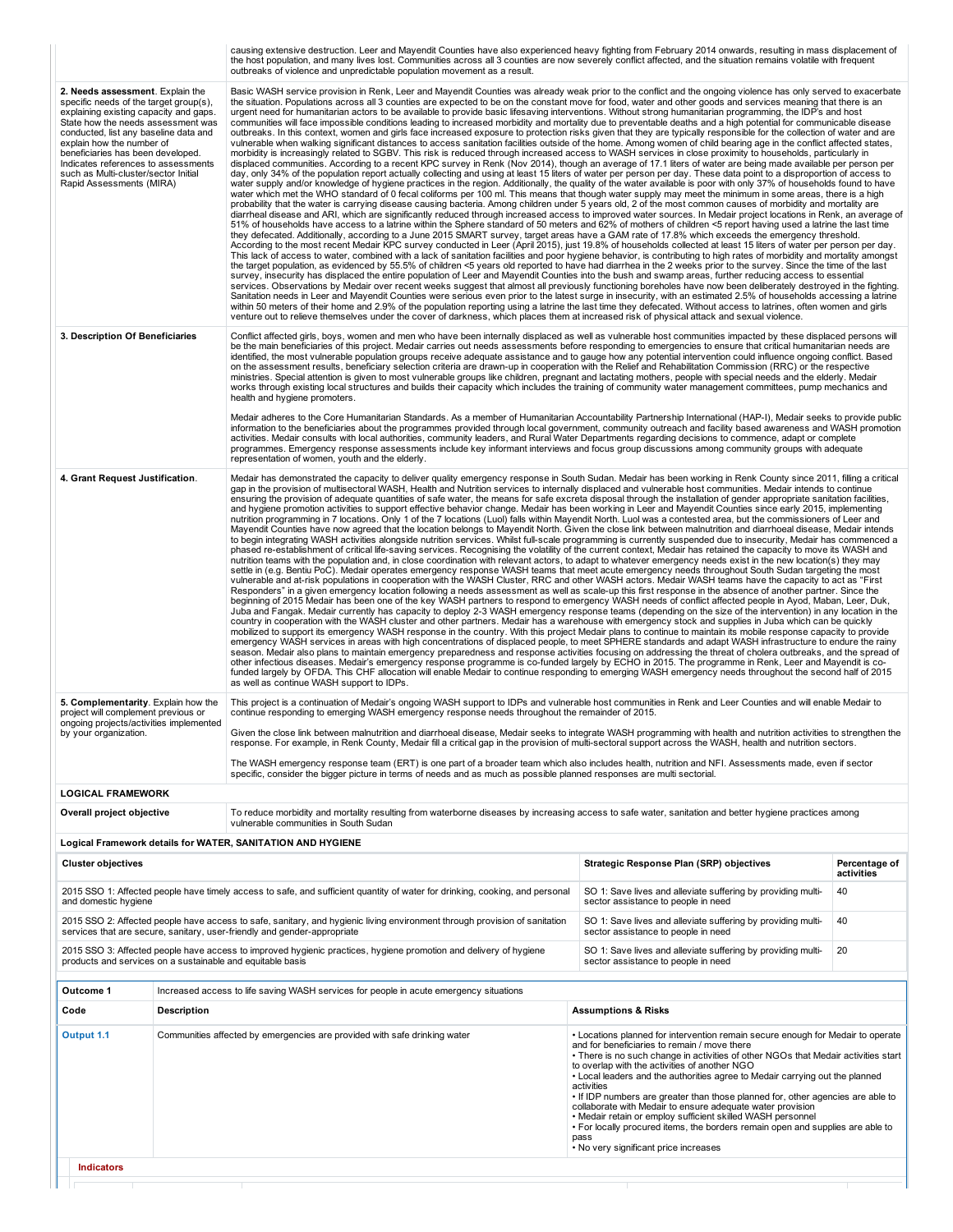| Code                                           |           |                                                    |                                                                                                                                                                                   |                    | <b>End Cycle Beneficiaries</b> |                                                                                                                                                                                                                            |                              |                                |       |       |             |        |                                                                                                                                                                                                                                                                                                                                                                                                                                                                                                                                                                                 |     |                 |   |  |
|------------------------------------------------|-----------|----------------------------------------------------|-----------------------------------------------------------------------------------------------------------------------------------------------------------------------------------|--------------------|--------------------------------|----------------------------------------------------------------------------------------------------------------------------------------------------------------------------------------------------------------------------|------------------------------|--------------------------------|-------|-------|-------------|--------|---------------------------------------------------------------------------------------------------------------------------------------------------------------------------------------------------------------------------------------------------------------------------------------------------------------------------------------------------------------------------------------------------------------------------------------------------------------------------------------------------------------------------------------------------------------------------------|-----|-----------------|---|--|
|                                                |           |                                                    |                                                                                                                                                                                   |                    |                                |                                                                                                                                                                                                                            | Men<br>Women<br>8125<br>8125 |                                |       |       | <b>Boys</b> |        | Girls                                                                                                                                                                                                                                                                                                                                                                                                                                                                                                                                                                           |     | Cycle<br>Target |   |  |
| Indicator<br>1.1.1                             |           | WATER, SANITATION<br>AND HYGIENE                   | [Frontline services] # of people provided with sustained access to safe water supply<br>[SPHERE Standard]                                                                         |                    |                                |                                                                                                                                                                                                                            |                              |                                |       |       | 7800        |        | 8450                                                                                                                                                                                                                                                                                                                                                                                                                                                                                                                                                                            |     | 32500           |   |  |
|                                                |           | <b>Means of Verification:</b>                      | - WASH assessment and intervention reports<br>- Monthly project reports<br>- Surface Water Treatment (SWAT) system operator records                                               |                    |                                |                                                                                                                                                                                                                            |                              |                                |       |       |             |        |                                                                                                                                                                                                                                                                                                                                                                                                                                                                                                                                                                                 |     |                 |   |  |
| Indicator<br>1.1.2                             |           | WATER, SANITATION<br>AND HYGIENE                   | [Frontline services] # of Existing water points rehabilitated                                                                                                                     |                    |                                |                                                                                                                                                                                                                            |                              |                                |       |       |             |        |                                                                                                                                                                                                                                                                                                                                                                                                                                                                                                                                                                                 |     | 19              |   |  |
|                                                |           | <b>Means of Verification:</b>                      | - Monthly project reports prepared by project teams<br>- Photographic evidence                                                                                                    |                    |                                |                                                                                                                                                                                                                            |                              |                                |       |       |             |        |                                                                                                                                                                                                                                                                                                                                                                                                                                                                                                                                                                                 |     |                 |   |  |
| <b>Activities</b>                              |           |                                                    |                                                                                                                                                                                   |                    |                                |                                                                                                                                                                                                                            |                              |                                |       |       |             |        |                                                                                                                                                                                                                                                                                                                                                                                                                                                                                                                                                                                 |     |                 |   |  |
| Activity 1.1.1                                 |           | Emergency water treatment                          | (If the situation dictates, emergency water treatment chemicals such as PuR may be distributed as a temporary initiative while other longer-term water solutions are implemented) |                    |                                |                                                                                                                                                                                                                            |                              |                                |       |       |             |        |                                                                                                                                                                                                                                                                                                                                                                                                                                                                                                                                                                                 |     |                 |   |  |
| Activity 1.1.2                                 |           |                                                    | Water point rehabilitation in targeted conflict affected locations                                                                                                                |                    |                                |                                                                                                                                                                                                                            |                              |                                |       |       |             |        |                                                                                                                                                                                                                                                                                                                                                                                                                                                                                                                                                                                 |     |                 |   |  |
| Output 1.2                                     |           |                                                    | IDPs and host communities affected by emergencies are provided with sanitation facilities                                                                                         | activities<br>pass |                                | and for beneficiaries to remain / move there<br>to overlap with the activities of another NGO<br>• Medair retain or employ sufficient skilled WASH personnel<br>change activities<br>• No very significant price increases |                              |                                |       |       |             |        | • Locations planned for intervention remain secure enough for Medair to operate<br>• There is no such change in activities of other NGOs that Medair activities start<br>• Local leaders and the authorities agree to Medair carrying out the planned<br>• Beneficiaries are either accustomed to using latrines or respond to behavior<br>. If IDP numbers are greater than those planned for, other agencies are able to<br>collaborate with Medair to ensure adequate sanitation provision<br>. For locally procured items, the borders remain open and supplies are able to |     |                 |   |  |
| <b>Indicators</b>                              | Cluster   |                                                    |                                                                                                                                                                                   |                    |                                |                                                                                                                                                                                                                            |                              |                                |       |       |             |        |                                                                                                                                                                                                                                                                                                                                                                                                                                                                                                                                                                                 |     |                 |   |  |
| Code                                           | Indicator |                                                    |                                                                                                                                                                                   |                    |                                | <b>End Cycle Beneficiaries</b>                                                                                                                                                                                             |                              |                                |       |       |             |        | End-<br>Cycle                                                                                                                                                                                                                                                                                                                                                                                                                                                                                                                                                                   |     |                 |   |  |
|                                                |           |                                                    | Men                                                                                                                                                                               |                    |                                | Women                                                                                                                                                                                                                      |                              | <b>Boys</b>                    |       | Girls |             | Target |                                                                                                                                                                                                                                                                                                                                                                                                                                                                                                                                                                                 |     |                 |   |  |
| Indicator<br>1.2.1                             |           | <b>WATER, SANITATION</b><br>AND HYGIENE            | [Frontline services] # of new gender-appropriate latrines constructed                                                                                                             |                    |                                |                                                                                                                                                                                                                            |                              |                                |       |       |             |        |                                                                                                                                                                                                                                                                                                                                                                                                                                                                                                                                                                                 |     | 300             |   |  |
| Indicator                                      |           | <b>Means of Verification:</b><br>WATER, SANITATION | Latrine register<br>[Frontline services] # of people provided with sustained access to safe and gender                                                                            |                    |                                | 4500                                                                                                                                                                                                                       |                              |                                | 4500  |       | 4320        |        | 4680                                                                                                                                                                                                                                                                                                                                                                                                                                                                                                                                                                            |     | 18000           |   |  |
| 1.2.2                                          |           | AND HYGIENE<br><b>Means of Verification:</b>       | appropriate hygiene latrine facilities [SPHERE Standard]<br>- WASH assessment and intervention reports                                                                            |                    |                                |                                                                                                                                                                                                                            |                              |                                |       |       |             |        |                                                                                                                                                                                                                                                                                                                                                                                                                                                                                                                                                                                 |     |                 |   |  |
| <b>Activities</b>                              |           |                                                    | - Monthly project reports prepared by project teams                                                                                                                               |                    |                                |                                                                                                                                                                                                                            |                              |                                |       |       |             |        |                                                                                                                                                                                                                                                                                                                                                                                                                                                                                                                                                                                 |     |                 |   |  |
| Activity 1.2.1                                 |           |                                                    | Construction of new gender-appropriate latrines                                                                                                                                   |                    |                                |                                                                                                                                                                                                                            |                              |                                |       |       |             |        |                                                                                                                                                                                                                                                                                                                                                                                                                                                                                                                                                                                 |     |                 |   |  |
| Output 1.3<br><b>Indicators</b>                |           |                                                    | IDPs and host communities are provided with behavior change communication                                                                                                         |                    | communities                    | the best of their ability                                                                                                                                                                                                  |                              |                                |       |       |             |        | • Acceptance of the Care Group model (which relies on largely voluntary<br>involvement) by leaders and volunteers and promoters selected<br>• The security situation remains stable enough for staff to have access to<br>communities to support care group volunteers and for beneficiaries to have time<br>to move along in understanding and into actual behavior change<br>• There will be no significant movement of beneficiaries out of targeted<br>• Targeted households respond to questions during the household surveys to                                           |     |                 |   |  |
| Code                                           | Cluster   |                                                    | Indicator                                                                                                                                                                         |                    |                                |                                                                                                                                                                                                                            |                              | <b>End Cycle Beneficiaries</b> |       |       |             |        |                                                                                                                                                                                                                                                                                                                                                                                                                                                                                                                                                                                 |     | End-            |   |  |
|                                                |           |                                                    |                                                                                                                                                                                   |                    |                                | Men                                                                                                                                                                                                                        |                              |                                | Women |       | <b>Boys</b> |        | Girls                                                                                                                                                                                                                                                                                                                                                                                                                                                                                                                                                                           |     | Cycle<br>Target |   |  |
| Indicator<br>1.3.1                             |           | <b>WATER, SANITATION</b><br>AND HYGIENE            | # of people reached with behavior change messages                                                                                                                                 |                    |                                |                                                                                                                                                                                                                            |                              |                                |       |       |             |        |                                                                                                                                                                                                                                                                                                                                                                                                                                                                                                                                                                                 |     | 18000           |   |  |
|                                                |           | <b>Means of Verification:</b>                      | Monthly cascade group reports.                                                                                                                                                    |                    |                                |                                                                                                                                                                                                                            |                              |                                |       |       |             |        |                                                                                                                                                                                                                                                                                                                                                                                                                                                                                                                                                                                 |     |                 |   |  |
| Indicator<br>1.3.2                             |           | <b>WATER, SANITATION</b><br>AND HYGIENE            | [Frontline services] # of people trained on hygiene promotion messages to be shared with<br>their community                                                                       |                    |                                | 18                                                                                                                                                                                                                         |                              | 18                             |       |       |             |        |                                                                                                                                                                                                                                                                                                                                                                                                                                                                                                                                                                                 |     | 36              |   |  |
|                                                |           | <b>Means of Verification:</b>                      | Monthly cascade group reports prepared by project teams. Training records.                                                                                                        |                    |                                |                                                                                                                                                                                                                            |                              |                                |       |       |             |        |                                                                                                                                                                                                                                                                                                                                                                                                                                                                                                                                                                                 |     |                 |   |  |
| <b>Activities</b>                              |           |                                                    |                                                                                                                                                                                   |                    |                                |                                                                                                                                                                                                                            |                              |                                |       |       |             |        |                                                                                                                                                                                                                                                                                                                                                                                                                                                                                                                                                                                 |     |                 |   |  |
| Activity 1.3.1                                 |           |                                                    | Training of both male and female care group promoters and volunteers. Training of other hygiene promotion staff (both male and female)                                            |                    |                                |                                                                                                                                                                                                                            |                              |                                |       |       |             |        |                                                                                                                                                                                                                                                                                                                                                                                                                                                                                                                                                                                 |     |                 |   |  |
| Activity 1.3.2                                 |           |                                                    | Hygiene promotion activities take place at household, community and facility level to promote effective behaviour change                                                          |                    |                                |                                                                                                                                                                                                                            |                              |                                |       |       |             |        |                                                                                                                                                                                                                                                                                                                                                                                                                                                                                                                                                                                 |     |                 |   |  |
| <b>WORK PLAN</b>                               |           |                                                    |                                                                                                                                                                                   |                    |                                |                                                                                                                                                                                                                            |                              |                                |       |       |             |        |                                                                                                                                                                                                                                                                                                                                                                                                                                                                                                                                                                                 |     |                 |   |  |
| Project workplan for                           |           |                                                    | <b>Activity Description (Month)</b>                                                                                                                                               | Year               | Jan                            | Feb                                                                                                                                                                                                                        | Mar                          | Apr May                        |       | Jun   | Jul         | Aug    | Sep                                                                                                                                                                                                                                                                                                                                                                                                                                                                                                                                                                             | Oct | Nov Dec         |   |  |
| activities defined in the<br>Logical framework |           |                                                    | Activity 1.1.1 Emergency water treatment<br>(If the situation dictates, emergency water treatment chemicals such as PuR                                                           | 2015               |                                |                                                                                                                                                                                                                            |                              |                                |       |       |             | X      | Х                                                                                                                                                                                                                                                                                                                                                                                                                                                                                                                                                                               | х   | Х               | Х |  |
|                                                |           |                                                    | may be distributed as a temporary initiative while other longer-term water<br>solutions are implemented)                                                                          | $2016$ X           |                                |                                                                                                                                                                                                                            |                              |                                |       |       |             |        |                                                                                                                                                                                                                                                                                                                                                                                                                                                                                                                                                                                 |     |                 |   |  |
|                                                |           |                                                    | Activity 1.1.2 Water point rehabilitation in targeted conflict affected locations                                                                                                 | 2015               |                                |                                                                                                                                                                                                                            |                              |                                |       |       |             | X      | X                                                                                                                                                                                                                                                                                                                                                                                                                                                                                                                                                                               | Х   | X               | X |  |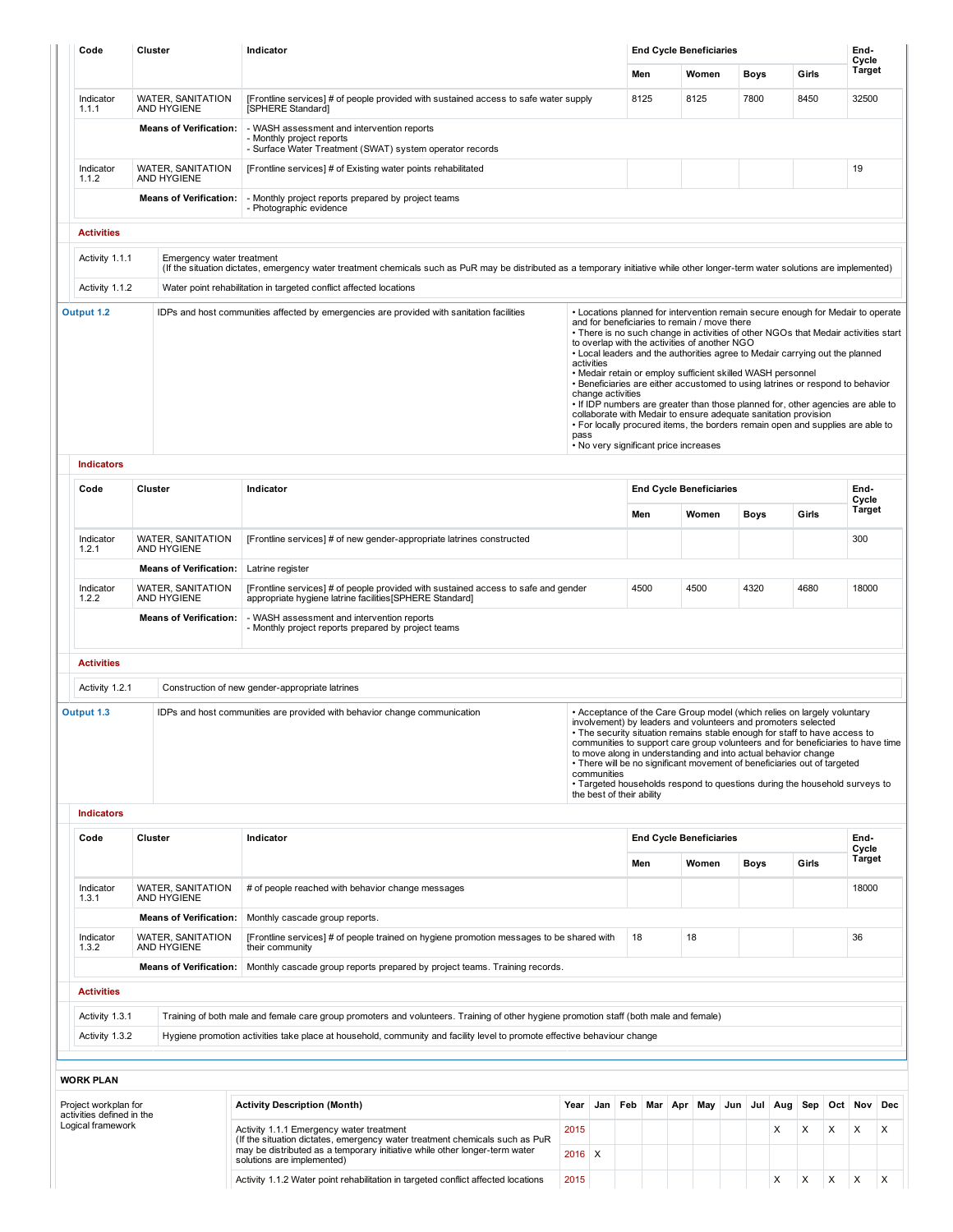|                                                                                                                                                          | $2016$ X |  |  |  |  |  |  |
|----------------------------------------------------------------------------------------------------------------------------------------------------------|----------|--|--|--|--|--|--|
| Activity 1.2.1 Construction of new gender-appropriate latrines                                                                                           | 2015     |  |  |  |  |  |  |
|                                                                                                                                                          | $2016$ X |  |  |  |  |  |  |
| Activity 1.3.1 Training of both male and female care group promoters and<br>volunteers. Training of other hygiene promotion staff (both male and female) | 2015     |  |  |  |  |  |  |
|                                                                                                                                                          | $2016$ X |  |  |  |  |  |  |

## M & R DETAILS

|                 | <b>Monitoring &amp; Reporting Plan:</b><br>Describe how you will monitor the<br>implementation of each activity.<br>Describe the tools you plan to use<br>(checklist, photo, questionnaires,<br>interviews, suggestion box etc.) in<br>order to collect data and how you will<br>store data. Explain the frequency type<br>and protocol of reporting (how often do<br>you report about what to whom?).<br>State if, when and how you plan to<br>evaluate your project. | KPC surveys are carried out bi-annually to measure key WASH indicators.<br>cluster. |     |                  |              |          |                                                 |               |                                                                                                       |           | WASH Project Managers are responsible for the implementation of the projects and Projects Coordinators are responsible for overseeing the overall implementation<br>of the projects in accordance with the project proposals, ensuring objectives are met within the required time frame and budget. In addition, the WASH Advisor<br>provides technical guidance to the project managers and is responsible for ensuring the quality of the implemented WASH projects. For fixed sites, weekly data<br>collection sheets are filled out at field sites and collected/computerized for inclusion in cluster reports. A monitoring and evaluation plan is in place which includes<br>information on: the definition of indicators, baseline and targets, data needed, sources of data, data collection method, frequency of data collection, the person<br>responsible for the data collection, the person responsible for the analysis, the frequency of reporting and reporting format and deadline. As an example, the<br>monitoring plan for indicator 1.2.2 is as follows: the definition of the indicator is the number of men, women, girls and boys benefitting from the sanitation<br>infrastructure. The data needed includes the number of latrines constructed, the number of users per latrine, and the gender breakdown of the target location. Data<br>collection methods include WASH assessment and intervention reports, monthly internal project reports, population statistics, and meetings with relevant<br>stakeholders. The frequency of data collection will be ongoing throughout the intervention and the responsibility for data collection will rest with the WASH project<br>team. The responsibility for data analysis and reporting will rest with the WASH Project Manager and reporting will take place on a monthly basis. The monitoring<br>and evaluation plan is written at the beginning of the project and is owned by the WASH project manager and followed up on a quarterly basis by the WASH Advisor.<br>Moreover, a monthly internal report is submitted from field level to main support base, with an update on all indicators and targets to evaluate the progress of the<br>project. The reports include a brief description of key activities, an outline of plans for the following month, as well as challenges and mitigation strategies. The<br>reports are used to monitor and adjust the focus of attention towards the indicators not performing within pre-defined limits of schedule, cost and quality. Medair<br>Before each assessment and intervention, the ERT writes a ToR that is reviewed and agreed by the project manager as well as the sector advisor(s) before the<br>team leaves for the field. The ERT team also meets with the project manager and advisor to clarify objectives and iron out any issues. Medair releases summary<br>reports for each emergency assessment and intervention conducted (multi-agency reports may be substituted if Medair worked with other partners), which are<br>circulated to the WASH cluster and all other relevant parties, thereby promoting greater accountability and transparency within the humanitarian community. A<br>weekly meeting takes place between the sector advisor, project coordinator and project manager to evaluate responses and potential sites for future interventions.<br>As soon as the intervention is set up, relevant weekly and monthly reports are written by project managers, reviewed by the sector advisor and sent to the WASH |                                                                                                                                                                |
|-----------------|------------------------------------------------------------------------------------------------------------------------------------------------------------------------------------------------------------------------------------------------------------------------------------------------------------------------------------------------------------------------------------------------------------------------------------------------------------------------|-------------------------------------------------------------------------------------|-----|------------------|--------------|----------|-------------------------------------------------|---------------|-------------------------------------------------------------------------------------------------------|-----------|------------------------------------------------------------------------------------------------------------------------------------------------------------------------------------------------------------------------------------------------------------------------------------------------------------------------------------------------------------------------------------------------------------------------------------------------------------------------------------------------------------------------------------------------------------------------------------------------------------------------------------------------------------------------------------------------------------------------------------------------------------------------------------------------------------------------------------------------------------------------------------------------------------------------------------------------------------------------------------------------------------------------------------------------------------------------------------------------------------------------------------------------------------------------------------------------------------------------------------------------------------------------------------------------------------------------------------------------------------------------------------------------------------------------------------------------------------------------------------------------------------------------------------------------------------------------------------------------------------------------------------------------------------------------------------------------------------------------------------------------------------------------------------------------------------------------------------------------------------------------------------------------------------------------------------------------------------------------------------------------------------------------------------------------------------------------------------------------------------------------------------------------------------------------------------------------------------------------------------------------------------------------------------------------------------------------------------------------------------------------------------------------------------------------------------------------------------------------------------------------------------------------------------------------------------------------------------------------------------------------------------------------------------------------------------------------------------------------------------------------------------------------------------------------------------------------------------------------------------------------------------------------------------------------------------------------------------------------------------------------------------------------------------------------------------------------------------------------------------------------------------------------------------------------------------------------------------------------------------------------------------------------------------------------------------------------------------------------------------------------------------------------------------------------------------------------------------------------------------------------------------------------------------------------------------------------------------|----------------------------------------------------------------------------------------------------------------------------------------------------------------|
|                 | <b>OTHER INFORMATION</b>                                                                                                                                                                                                                                                                                                                                                                                                                                               |                                                                                     |     |                  |              |          |                                                 |               |                                                                                                       |           |                                                                                                                                                                                                                                                                                                                                                                                                                                                                                                                                                                                                                                                                                                                                                                                                                                                                                                                                                                                                                                                                                                                                                                                                                                                                                                                                                                                                                                                                                                                                                                                                                                                                                                                                                                                                                                                                                                                                                                                                                                                                                                                                                                                                                                                                                                                                                                                                                                                                                                                                                                                                                                                                                                                                                                                                                                                                                                                                                                                                                                                                                                                                                                                                                                                                                                                                                                                                                                                                                                                                                                                    |                                                                                                                                                                |
|                 | Accountability to Affected Populations                                                                                                                                                                                                                                                                                                                                                                                                                                 |                                                                                     |     |                  |              |          |                                                 |               |                                                                                                       |           | As a member of HAP-I, Medair seeks to provide public information to the beneficiaries about the programmes provided through local government, community<br>outreach and facility based awareness and hygiene promotion activities. Medair consults with local authorities, community leaders and staff regarding decisions to<br>commence, adapt or complete programmes. Emergency Response Team assessments include key informant interviews and group discussions within<br>on the Code of Conduct and has to sign it, together with a "Summary of Minimum Standards for the Protection of Women and Children Against Sexual Abuse and<br>Exploitation" which form part of the National and International Staff Guidelines. Medair also has Fraud and Misconduct Notification Guidelines in place.                                                                                                                                                                                                                                                                                                                                                                                                                                                                                                                                                                                                                                                                                                                                                                                                                                                                                                                                                                                                                                                                                                                                                                                                                                                                                                                                                                                                                                                                                                                                                                                                                                                                                                                                                                                                                                                                                                                                                                                                                                                                                                                                                                                                                                                                                                                                                                                                                                                                                                                                                                                                                                                                                                                                                                               | communities and Medair uses household surveys to assess programme coverage. Every staff member working with Medair in South Sudan receives an orientation      |
| what.           | Implementation Plan: Describe for<br>each activity how you plan to<br>implement it and who is carrying out                                                                                                                                                                                                                                                                                                                                                             | following implementation.                                                           |     |                  |              |          |                                                 |               |                                                                                                       |           | Medair WASH interventions will provide assistance to displaced and other vulnerable communities in counties most affected by the current conflict, counties most<br>affected by disease outbreaks such as cholera, counties with high levels of malnutrition and food insecurity and in PoCs. Medair will directly implement the<br>programme activities without sub-granting to other entities, whilst working together with the community to build local capacity to ensure a level of sustainability                                                                                                                                                                                                                                                                                                                                                                                                                                                                                                                                                                                                                                                                                                                                                                                                                                                                                                                                                                                                                                                                                                                                                                                                                                                                                                                                                                                                                                                                                                                                                                                                                                                                                                                                                                                                                                                                                                                                                                                                                                                                                                                                                                                                                                                                                                                                                                                                                                                                                                                                                                                                                                                                                                                                                                                                                                                                                                                                                                                                                                                                            |                                                                                                                                                                |
|                 |                                                                                                                                                                                                                                                                                                                                                                                                                                                                        |                                                                                     |     |                  |              |          |                                                 |               |                                                                                                       |           | with Medair as well as services. Medair has support bases, staff and resources in place to successfully implement the activities, given adequate funding.                                                                                                                                                                                                                                                                                                                                                                                                                                                                                                                                                                                                                                                                                                                                                                                                                                                                                                                                                                                                                                                                                                                                                                                                                                                                                                                                                                                                                                                                                                                                                                                                                                                                                                                                                                                                                                                                                                                                                                                                                                                                                                                                                                                                                                                                                                                                                                                                                                                                                                                                                                                                                                                                                                                                                                                                                                                                                                                                                                                                                                                                                                                                                                                                                                                                                                                                                                                                                          | Upon arrival in a location and throughout the intervention, Medair works with the local community to ensure both men and women have equal access to employment |
|                 |                                                                                                                                                                                                                                                                                                                                                                                                                                                                        | will continue to take place at all stages of the intervention.                      |     |                  |              |          |                                                 |               |                                                                                                       |           | In all responses and activities, Medair liaises and coordinates with the WASH cluster and with national, state, county and local government officials and authorities.<br>Medair receive WASH supplies as GIK from Unicef, IOM and Oxfam which support some of our activities. Coordination with other partners and the WASH cluster                                                                                                                                                                                                                                                                                                                                                                                                                                                                                                                                                                                                                                                                                                                                                                                                                                                                                                                                                                                                                                                                                                                                                                                                                                                                                                                                                                                                                                                                                                                                                                                                                                                                                                                                                                                                                                                                                                                                                                                                                                                                                                                                                                                                                                                                                                                                                                                                                                                                                                                                                                                                                                                                                                                                                                                                                                                                                                                                                                                                                                                                                                                                                                                                                                               |                                                                                                                                                                |
|                 |                                                                                                                                                                                                                                                                                                                                                                                                                                                                        | emergency to ensure gaps are filled and there is no overlap of services.            |     |                  |              |          |                                                 |               |                                                                                                       |           | For the emergency response team, close collaboration will take place with handover partners who will continue implementing the WASH activities once Medair exits.<br>To ensure a smooth transition and clear responsibilities of the 2 partners, a Memorandum of Understanding is signed by both parties, which includes details around<br>role division during the period and exit criteria for Medair. Medair works in partnership with other local NGOs and international NGOs within the same area of                                                                                                                                                                                                                                                                                                                                                                                                                                                                                                                                                                                                                                                                                                                                                                                                                                                                                                                                                                                                                                                                                                                                                                                                                                                                                                                                                                                                                                                                                                                                                                                                                                                                                                                                                                                                                                                                                                                                                                                                                                                                                                                                                                                                                                                                                                                                                                                                                                                                                                                                                                                                                                                                                                                                                                                                                                                                                                                                                                                                                                                                          |                                                                                                                                                                |
| in project area | Coordination with other Organizations                                                                                                                                                                                                                                                                                                                                                                                                                                  | Name of the organization                                                            |     |                  |              |          | Areas/activities of collaboration and rationale |               |                                                                                                       |           |                                                                                                                                                                                                                                                                                                                                                                                                                                                                                                                                                                                                                                                                                                                                                                                                                                                                                                                                                                                                                                                                                                                                                                                                                                                                                                                                                                                                                                                                                                                                                                                                                                                                                                                                                                                                                                                                                                                                                                                                                                                                                                                                                                                                                                                                                                                                                                                                                                                                                                                                                                                                                                                                                                                                                                                                                                                                                                                                                                                                                                                                                                                                                                                                                                                                                                                                                                                                                                                                                                                                                                                    |                                                                                                                                                                |
|                 |                                                                                                                                                                                                                                                                                                                                                                                                                                                                        | 1. Ministry of Water<br>Resources and Irrigation                                    |     |                  |              |          |                                                 |               |                                                                                                       |           | Meetings, communications, MoUs gain support, feedback and to clarify expectations, roles, targets of the intervention                                                                                                                                                                                                                                                                                                                                                                                                                                                                                                                                                                                                                                                                                                                                                                                                                                                                                                                                                                                                                                                                                                                                                                                                                                                                                                                                                                                                                                                                                                                                                                                                                                                                                                                                                                                                                                                                                                                                                                                                                                                                                                                                                                                                                                                                                                                                                                                                                                                                                                                                                                                                                                                                                                                                                                                                                                                                                                                                                                                                                                                                                                                                                                                                                                                                                                                                                                                                                                                              |                                                                                                                                                                |
|                 |                                                                                                                                                                                                                                                                                                                                                                                                                                                                        | 2. Directorates of Rural and<br>Urban Water Supply and<br>Sanitation                |     |                  |              |          |                                                 |               |                                                                                                       |           | Meetings, communications, MoUs gain support, feedback and to clarify expectations, roles, targets of the intervention                                                                                                                                                                                                                                                                                                                                                                                                                                                                                                                                                                                                                                                                                                                                                                                                                                                                                                                                                                                                                                                                                                                                                                                                                                                                                                                                                                                                                                                                                                                                                                                                                                                                                                                                                                                                                                                                                                                                                                                                                                                                                                                                                                                                                                                                                                                                                                                                                                                                                                                                                                                                                                                                                                                                                                                                                                                                                                                                                                                                                                                                                                                                                                                                                                                                                                                                                                                                                                                              |                                                                                                                                                                |
|                 |                                                                                                                                                                                                                                                                                                                                                                                                                                                                        | 3. Other relevant line<br>ministries and authorities                                |     |                  |              |          |                                                 |               |                                                                                                       |           | Meetings, communications, MoUs gain support, feedback and to clarify expectations, roles, targets of the intervention                                                                                                                                                                                                                                                                                                                                                                                                                                                                                                                                                                                                                                                                                                                                                                                                                                                                                                                                                                                                                                                                                                                                                                                                                                                                                                                                                                                                                                                                                                                                                                                                                                                                                                                                                                                                                                                                                                                                                                                                                                                                                                                                                                                                                                                                                                                                                                                                                                                                                                                                                                                                                                                                                                                                                                                                                                                                                                                                                                                                                                                                                                                                                                                                                                                                                                                                                                                                                                                              |                                                                                                                                                                |
|                 |                                                                                                                                                                                                                                                                                                                                                                                                                                                                        | 4. INGOs, NNGOs, UN                                                                 |     |                  |              |          |                                                 |               | Regular meetings to avoid duplication, ensure complimentary activity methodologies, seek partnerships |           |                                                                                                                                                                                                                                                                                                                                                                                                                                                                                                                                                                                                                                                                                                                                                                                                                                                                                                                                                                                                                                                                                                                                                                                                                                                                                                                                                                                                                                                                                                                                                                                                                                                                                                                                                                                                                                                                                                                                                                                                                                                                                                                                                                                                                                                                                                                                                                                                                                                                                                                                                                                                                                                                                                                                                                                                                                                                                                                                                                                                                                                                                                                                                                                                                                                                                                                                                                                                                                                                                                                                                                                    |                                                                                                                                                                |
|                 |                                                                                                                                                                                                                                                                                                                                                                                                                                                                        | 5. WASH Cluster                                                                     |     |                  |              |          |                                                 |               |                                                                                                       |           | Actively participate in and attend WASH Cluster meetings, strategic advisory group (SAG), and technical working groups (TWG)                                                                                                                                                                                                                                                                                                                                                                                                                                                                                                                                                                                                                                                                                                                                                                                                                                                                                                                                                                                                                                                                                                                                                                                                                                                                                                                                                                                                                                                                                                                                                                                                                                                                                                                                                                                                                                                                                                                                                                                                                                                                                                                                                                                                                                                                                                                                                                                                                                                                                                                                                                                                                                                                                                                                                                                                                                                                                                                                                                                                                                                                                                                                                                                                                                                                                                                                                                                                                                                       |                                                                                                                                                                |
|                 | Environmental Marker Code                                                                                                                                                                                                                                                                                                                                                                                                                                              |                                                                                     |     |                  |              |          |                                                 |               |                                                                                                       |           |                                                                                                                                                                                                                                                                                                                                                                                                                                                                                                                                                                                                                                                                                                                                                                                                                                                                                                                                                                                                                                                                                                                                                                                                                                                                                                                                                                                                                                                                                                                                                                                                                                                                                                                                                                                                                                                                                                                                                                                                                                                                                                                                                                                                                                                                                                                                                                                                                                                                                                                                                                                                                                                                                                                                                                                                                                                                                                                                                                                                                                                                                                                                                                                                                                                                                                                                                                                                                                                                                                                                                                                    |                                                                                                                                                                |
|                 | Gender Marker Code                                                                                                                                                                                                                                                                                                                                                                                                                                                     | 2a-The project is designed to contribute significantly to gender equality           |     |                  |              |          |                                                 |               |                                                                                                       |           |                                                                                                                                                                                                                                                                                                                                                                                                                                                                                                                                                                                                                                                                                                                                                                                                                                                                                                                                                                                                                                                                                                                                                                                                                                                                                                                                                                                                                                                                                                                                                                                                                                                                                                                                                                                                                                                                                                                                                                                                                                                                                                                                                                                                                                                                                                                                                                                                                                                                                                                                                                                                                                                                                                                                                                                                                                                                                                                                                                                                                                                                                                                                                                                                                                                                                                                                                                                                                                                                                                                                                                                    |                                                                                                                                                                |
|                 | Justify Chosen Gender Marker Code                                                                                                                                                                                                                                                                                                                                                                                                                                      | distances from their homes in potentially unsafe conditions.                        |     |                  |              |          |                                                 |               |                                                                                                       |           | During the assessment of emergency WASH needs in targeted locations, the particular needs of women, men, girls and boys will be identified. Medair mainstreams<br>gender into WASH programming, primarily by ensuring women are integrated into trainings such as hygiene promotion, community water management and pump<br>mechanic trainings. Female community leaders will be sought out and consulted on placement of water supply, sanitation facilities and other WASH activities to<br>ensure equal access. Women and girls are the greatest beneficiaries of safe water point access, reducing the burden placed on collecting household water<br>supplies. During preparation for hygiene campaigns, Medair aims to target vulnerable groups through gender specific messaging. Medair constructs separate<br>latrines for women and men as a protection measure. Safe access to latrines and safe water points eliminate the need for women and girls to walk significant                                                                                                                                                                                                                                                                                                                                                                                                                                                                                                                                                                                                                                                                                                                                                                                                                                                                                                                                                                                                                                                                                                                                                                                                                                                                                                                                                                                                                                                                                                                                                                                                                                                                                                                                                                                                                                                                                                                                                                                                                                                                                                                                                                                                                                                                                                                                                                                                                                                                                                                                                                                                |                                                                                                                                                                |
|                 | <b>Protection Mainstreaming</b>                                                                                                                                                                                                                                                                                                                                                                                                                                        |                                                                                     |     |                  |              |          |                                                 |               |                                                                                                       |           |                                                                                                                                                                                                                                                                                                                                                                                                                                                                                                                                                                                                                                                                                                                                                                                                                                                                                                                                                                                                                                                                                                                                                                                                                                                                                                                                                                                                                                                                                                                                                                                                                                                                                                                                                                                                                                                                                                                                                                                                                                                                                                                                                                                                                                                                                                                                                                                                                                                                                                                                                                                                                                                                                                                                                                                                                                                                                                                                                                                                                                                                                                                                                                                                                                                                                                                                                                                                                                                                                                                                                                                    |                                                                                                                                                                |
|                 | Safety and Security                                                                                                                                                                                                                                                                                                                                                                                                                                                    |                                                                                     |     |                  |              |          |                                                 |               |                                                                                                       |           |                                                                                                                                                                                                                                                                                                                                                                                                                                                                                                                                                                                                                                                                                                                                                                                                                                                                                                                                                                                                                                                                                                                                                                                                                                                                                                                                                                                                                                                                                                                                                                                                                                                                                                                                                                                                                                                                                                                                                                                                                                                                                                                                                                                                                                                                                                                                                                                                                                                                                                                                                                                                                                                                                                                                                                                                                                                                                                                                                                                                                                                                                                                                                                                                                                                                                                                                                                                                                                                                                                                                                                                    |                                                                                                                                                                |
| Access          |                                                                                                                                                                                                                                                                                                                                                                                                                                                                        |                                                                                     |     |                  |              |          |                                                 |               |                                                                                                       |           |                                                                                                                                                                                                                                                                                                                                                                                                                                                                                                                                                                                                                                                                                                                                                                                                                                                                                                                                                                                                                                                                                                                                                                                                                                                                                                                                                                                                                                                                                                                                                                                                                                                                                                                                                                                                                                                                                                                                                                                                                                                                                                                                                                                                                                                                                                                                                                                                                                                                                                                                                                                                                                                                                                                                                                                                                                                                                                                                                                                                                                                                                                                                                                                                                                                                                                                                                                                                                                                                                                                                                                                    |                                                                                                                                                                |
| <b>BUDGET</b>   |                                                                                                                                                                                                                                                                                                                                                                                                                                                                        |                                                                                     |     |                  |              |          |                                                 |               |                                                                                                       |           |                                                                                                                                                                                                                                                                                                                                                                                                                                                                                                                                                                                                                                                                                                                                                                                                                                                                                                                                                                                                                                                                                                                                                                                                                                                                                                                                                                                                                                                                                                                                                                                                                                                                                                                                                                                                                                                                                                                                                                                                                                                                                                                                                                                                                                                                                                                                                                                                                                                                                                                                                                                                                                                                                                                                                                                                                                                                                                                                                                                                                                                                                                                                                                                                                                                                                                                                                                                                                                                                                                                                                                                    |                                                                                                                                                                |
|                 |                                                                                                                                                                                                                                                                                                                                                                                                                                                                        |                                                                                     |     |                  |              |          |                                                 |               |                                                                                                       |           |                                                                                                                                                                                                                                                                                                                                                                                                                                                                                                                                                                                                                                                                                                                                                                                                                                                                                                                                                                                                                                                                                                                                                                                                                                                                                                                                                                                                                                                                                                                                                                                                                                                                                                                                                                                                                                                                                                                                                                                                                                                                                                                                                                                                                                                                                                                                                                                                                                                                                                                                                                                                                                                                                                                                                                                                                                                                                                                                                                                                                                                                                                                                                                                                                                                                                                                                                                                                                                                                                                                                                                                    |                                                                                                                                                                |
|                 | 1 Staff and Other Personnel Costs (please itemize costs of staff, consultants and other personnel to be recruited directly by the implementing partner for project implementation)                                                                                                                                                                                                                                                                                     |                                                                                     |     |                  |              |          |                                                 |               |                                                                                                       |           |                                                                                                                                                                                                                                                                                                                                                                                                                                                                                                                                                                                                                                                                                                                                                                                                                                                                                                                                                                                                                                                                                                                                                                                                                                                                                                                                                                                                                                                                                                                                                                                                                                                                                                                                                                                                                                                                                                                                                                                                                                                                                                                                                                                                                                                                                                                                                                                                                                                                                                                                                                                                                                                                                                                                                                                                                                                                                                                                                                                                                                                                                                                                                                                                                                                                                                                                                                                                                                                                                                                                                                                    |                                                                                                                                                                |
|                 | Code   Budget Line Description                                                                                                                                                                                                                                                                                                                                                                                                                                         |                                                                                     | D/S | Unit<br>Quantity | Unit<br>Cost | Duration | Percent<br>Charged to<br>CHF / ERF              | Total<br>Cost | 2015<br>Q3                                                                                            | Q4        | 2016<br>Q1                                                                                                                                                                                                                                                                                                                                                                                                                                                                                                                                                                                                                                                                                                                                                                                                                                                                                                                                                                                                                                                                                                                                                                                                                                                                                                                                                                                                                                                                                                                                                                                                                                                                                                                                                                                                                                                                                                                                                                                                                                                                                                                                                                                                                                                                                                                                                                                                                                                                                                                                                                                                                                                                                                                                                                                                                                                                                                                                                                                                                                                                                                                                                                                                                                                                                                                                                                                                                                                                                                                                                                         | Quarterly<br>Total                                                                                                                                             |
| 1.1             |                                                                                                                                                                                                                                                                                                                                                                                                                                                                        |                                                                                     | D   | $\mathbf{1}$     | 44250.3 6    |          | 16.13%                                          | 42,825.44     | 14,277.00                                                                                             | 21,416.00 | 7,132.44                                                                                                                                                                                                                                                                                                                                                                                                                                                                                                                                                                                                                                                                                                                                                                                                                                                                                                                                                                                                                                                                                                                                                                                                                                                                                                                                                                                                                                                                                                                                                                                                                                                                                                                                                                                                                                                                                                                                                                                                                                                                                                                                                                                                                                                                                                                                                                                                                                                                                                                                                                                                                                                                                                                                                                                                                                                                                                                                                                                                                                                                                                                                                                                                                                                                                                                                                                                                                                                                                                                                                                           | 42,825.44                                                                                                                                                      |
|                 | Programme Nat. staff                                                                                                                                                                                                                                                                                                                                                                                                                                                   |                                                                                     |     |                  |              |          |                                                 |               |                                                                                                       |           |                                                                                                                                                                                                                                                                                                                                                                                                                                                                                                                                                                                                                                                                                                                                                                                                                                                                                                                                                                                                                                                                                                                                                                                                                                                                                                                                                                                                                                                                                                                                                                                                                                                                                                                                                                                                                                                                                                                                                                                                                                                                                                                                                                                                                                                                                                                                                                                                                                                                                                                                                                                                                                                                                                                                                                                                                                                                                                                                                                                                                                                                                                                                                                                                                                                                                                                                                                                                                                                                                                                                                                                    |                                                                                                                                                                |
|                 | 49 staff (1 Sanitation Officer, 12 Latrine construction monitors, 2 Tapstand attendands, 12 Latrine attendants, 1 Assistant WASH technicians, 1 Core Group Assistant, 1 Care<br>Group Officer, 1 ERT Admin Assistant, 1 Finance Officer, 2 Guard, 1 HR Officer, 1 IYCF Officer, 1 Logistics Officer, 1 Sr. Care Group Officer, 3 Warehouse staff, 1 WASH<br>construction Officer, 1 WASH Driver)                                                                       |                                                                                     |     |                  |              |          |                                                 |               |                                                                                                       |           |                                                                                                                                                                                                                                                                                                                                                                                                                                                                                                                                                                                                                                                                                                                                                                                                                                                                                                                                                                                                                                                                                                                                                                                                                                                                                                                                                                                                                                                                                                                                                                                                                                                                                                                                                                                                                                                                                                                                                                                                                                                                                                                                                                                                                                                                                                                                                                                                                                                                                                                                                                                                                                                                                                                                                                                                                                                                                                                                                                                                                                                                                                                                                                                                                                                                                                                                                                                                                                                                                                                                                                                    |                                                                                                                                                                |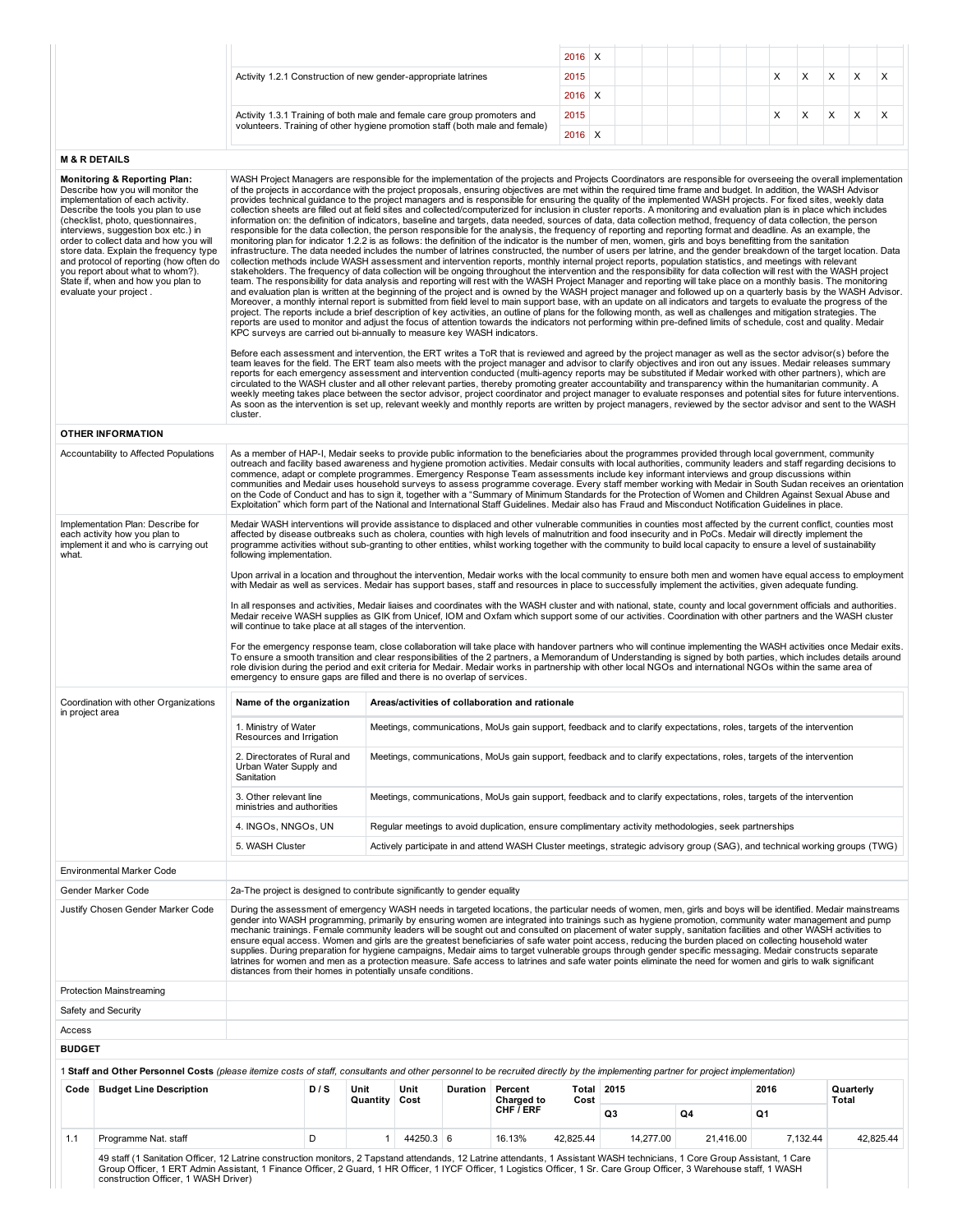| 1.2  | Programme Int. staff<br>4 staff (1WASH Project Manager, 1 WASH advisor (18% allocated to the project), 1 WASH Technician (29% allocated to the project), 1 WASH Community Liaison Officer (22%               | D           | 1                | 32576.53 6            |                 | 33.45%                       | 65,381.10     | 21,795.00  | 32,693.00 | 10,893.10 | 65,381.10          |
|------|--------------------------------------------------------------------------------------------------------------------------------------------------------------------------------------------------------------|-------------|------------------|-----------------------|-----------------|------------------------------|---------------|------------|-----------|-----------|--------------------|
|      | allocated to the project)                                                                                                                                                                                    |             |                  |                       |                 |                              |               |            |           |           |                    |
| 1.3  | Support base Nat. staff                                                                                                                                                                                      | S           |                  | 1 18928.93 6          |                 | 18.69%                       | 21,226.90     | 7,076.00   | 10,613.00 | 3,537.90  | 21,226.90          |
|      | 5 staff-all allocated as a % to the project (2 logistics officer, 1 finance officers, 1 Logistic Assistant, 1 Admin& HR Officer)                                                                             |             |                  |                       |                 |                              |               |            |           |           |                    |
| 1.4  | Support base Int. staff                                                                                                                                                                                      | S           | $\mathbf{1}$     |                       | 3500 6          | 52.85%                       | 11,098.50     | 3,699.00   | 5,549.00  | 1.850.50  | 11,098.50          |
|      | 1 staff-all allocated as a % to the project (1 Programme Support Manager)                                                                                                                                    |             |                  |                       |                 |                              |               |            |           |           |                    |
|      | <b>Section Total</b>                                                                                                                                                                                         |             |                  |                       |                 |                              | 140,531.94    | 46,847.00  | 70,271.00 | 23,413.94 | 140,531.94         |
|      | 2 Supplies, Commodities, Materials (please itemize direct and indirect costs of consumables to be purchased under the project, including associated transportation, freight, storage and distribution costs) |             |                  |                       |                 |                              |               |            |           |           |                    |
| Code | <b>Budget Line Description</b>                                                                                                                                                                               | D/S         | Unit<br>Quantity | Unit<br>Cost          | Duration        | Percent<br><b>Charged to</b> | Total<br>Cost | 2015       |           | 2016      | Quarterly<br>Total |
|      |                                                                                                                                                                                                              |             |                  |                       |                 | CHF / ERF                    |               | Q3         | Q4        | Q1        |                    |
| 2.1  | Consumable supplies which are not supplied<br>through the core-pipeline                                                                                                                                      | D           | $\mathbf{1}$     | 4239.47 6             |                 | 9.59%                        | 2,439.39      | 813.00     | 1,220.00  | 406.39    | 2,439.39           |
| 2.2  | Food, blankets, tents                                                                                                                                                                                        | D           | $\mathbf{1}$     | 3620.68 6             |                 | 9.77%                        | 2,122.44      | 708.00     | 1,061.00  | 353.44    | 2,122.44           |
| 2.3  | Construction materials and tools for latrines in<br>clinics                                                                                                                                                  | D           | $\mathbf{1}$     | 33546.24 6            |                 | 9.77%                        | 19,664.81     | 6,555.00   | 9,833.00  | 3,276.81  | 19,664.81          |
|      | (timber, bamboo, poles, tarpaulins)                                                                                                                                                                          |             |                  |                       |                 |                              |               |            |           |           |                    |
| 2.4  | Fuel and furnitures                                                                                                                                                                                          | D           | 1                | 2055.46 6             |                 | 9.77%                        | 1,204.91      | 402.00     | 603.00    | 199.91    | 1,204.91           |
| 2.5  | Incentives and Casual labour                                                                                                                                                                                 | D           | $\mathbf{1}$     | 21230.83 6            |                 | 9.77%                        | 12,445.51     | 4,149.00   | 6,224.00  | 2,072.51  | 12,445.51          |
| 2.6  | Transport costs for WASH distribution items to<br>the response sites                                                                                                                                         | D           | 1                | 25984.98 6            |                 | 9.77%                        | 15,232.40     | 5,078.00   | 7,617.00  | 2,537.40  | 15,232.40          |
| 2.7  | Training and awareness raising                                                                                                                                                                               | D           | 1 <sup>1</sup>   | 12030.08 6            |                 | 9.77%                        | 7,052.03      | 2,351.00   | 3,526.00  | 1,175.03  | 7,052.03           |
|      | <b>Section Total</b>                                                                                                                                                                                         |             |                  |                       |                 |                              | 60,161.49     | 20,056.00  | 30,084.00 | 10,021.49 | 60,161.49          |
|      | 3 Equipment (please itemize costs of non-consumables to be purchased under the project)                                                                                                                      |             |                  |                       |                 |                              |               |            |           |           |                    |
| Code | <b>Budget Line Description</b>                                                                                                                                                                               | D/S         | Unit             | Unit                  | Duration        | Percent                      | Total         | 2015       |           | 2016      | Quarterly          |
|      |                                                                                                                                                                                                              |             | Quantity         | Cost                  |                 | Charged to<br>CHF / ERF      | Cost          | Q3         | Q4        | Q1        | Total              |
|      |                                                                                                                                                                                                              |             |                  |                       |                 |                              |               |            |           |           |                    |
| 3.1  | Com - Thuraya/sat phones                                                                                                                                                                                     | D           | $\mathbf{1}$     | 220.88 6              |                 | 9.00%                        | 119.28        | 40.00      | 60.00     | 19.28     | 119.28             |
| 3.2  | Laptop                                                                                                                                                                                                       | D           | 1                | 441.76 6              |                 | 9.00%                        | 238.55        | 80.00      | 119.00    | 39.55     | 238.55             |
| 3.3  | Com - cell phones                                                                                                                                                                                            | D           | $\mathbf{1}$     | 4.99 6                |                 | 9.00%                        | 2.69          | 1.00       | 1.00      | 0.69      | 2.69               |
| 3.4  | 4 new VHF batteries                                                                                                                                                                                          | D           | $\mathbf{1}$     | 78.95 6               |                 | 9.00%                        | 42.63         | 14.00      | 21.00     | 7.63      | 42.63              |
| 3.5  | 2x Thuraya XT solar panels with case                                                                                                                                                                         | D           | $\mathbf{1}$     | $82.24 \ 6$           |                 | 9.00%                        | 44.41         | 15.00      | 22.00     | 7.41      | 44.41              |
| 3.6  | Tools                                                                                                                                                                                                        | D           |                  | $1 \mid 94.74 \mid 6$ |                 | 9.00%                        | 51.16         | 17.00      | 26.00     | 8.16      | 51.16              |
| 3.7  | <b>Technical WASH Equipment</b>                                                                                                                                                                              | D           |                  | 1   197.38   6        |                 | 9.00%                        | 106.59        | 36.00      | 53.00     | 17.59     | 106.59             |
| 3.8  | Household equipment                                                                                                                                                                                          | $\mathbf S$ | 1                | 79.16 6               |                 | 9.00%                        | 42.75         | 14.00      | 21.00     | 7.75      | 42.75              |
|      | <b>Section Total</b>                                                                                                                                                                                         |             |                  |                       |                 |                              | 648.05        | 217.00     | 323.00    | 108.06    | 648.06             |
|      | 4 Contractual Services (please list works and services to be contracted under the project)                                                                                                                   | D/S         | Unit             | Unit                  | <b>Duration</b> | Percent                      |               |            |           | 2016      | Quarterly          |
| Code | <b>Budget Line Description</b>                                                                                                                                                                               |             | Quantity         | Cost                  |                 | Charged to<br>CHF / ERF      | Total<br>Cost | 2015<br>Q3 | Q4        | Q1        | Total              |
| 4.1  | Legal fees, survey and evaluations for the<br>project                                                                                                                                                        | D           | $\mathbf{1}$     | 99.34 6               |                 | 100.00%                      | 596.04        | 199.00     | 298.00    | 99.04     | 596.04             |
| 4.2  | Legal fees, survey and evaluations for the<br>support base                                                                                                                                                   | $\mathbf S$ | $\mathbf{1}$     | 2.85 6                |                 | 100.00%                      | 17.10         | 6.00       | 9.00      | 2.10      | 17.10              |
|      | <b>Section Total</b>                                                                                                                                                                                         |             |                  |                       |                 |                              | 613.14        | 205.00     | 307.00    | 101.14    | 613.14             |
|      | 5 Travel (please itemize travel costs of staff, consultants and other personnel for project implementation)                                                                                                  |             |                  |                       |                 |                              |               |            |           |           |                    |
| Code | <b>Budget Line Description</b>                                                                                                                                                                               | D/S         | Unit             | Unit                  | Duration        | Percent                      | Total         | 2015       |           | 2016      | Quarterly          |
|      |                                                                                                                                                                                                              |             | <b>Quantity</b>  | Cost                  |                 | Charged to<br>CHF / ERF      | Cost          | Q3         | Q4        | Q1        | <b>Total</b>       |
| 5.1  | Ground Travel (taxi to and from airport)                                                                                                                                                                     | D           | 1                | $1551.74$ 6           |                 | 10.42%                       | 970.15        | 323.00     | 485.00    | 162.15    | 970.15             |
| 5.2  | Ground Travel (taxi for support managers)                                                                                                                                                                    | S           | $\mathbf{1}$     |                       | 165.37 6        | 10.42%                       | 103.39        | 34.00      | 52.00     | 17.39     | 103.39             |
| 5.3  | Continental flights (for programme staff)                                                                                                                                                                    | D           | $\mathbf{1}$     | $11248.5$ 6           |                 | 10.42%                       | 7,032.56      | 2,343.00   | 3,515.00  | 1,174.56  | 7,032.56           |
| 5.4  | Continental flights (for support managers)                                                                                                                                                                   | S           | $\mathbf{1}$     | 1067.06 6             |                 | 10.42%                       | 667.13        | 222.00     | 333.00    | 112.13    | 667.13             |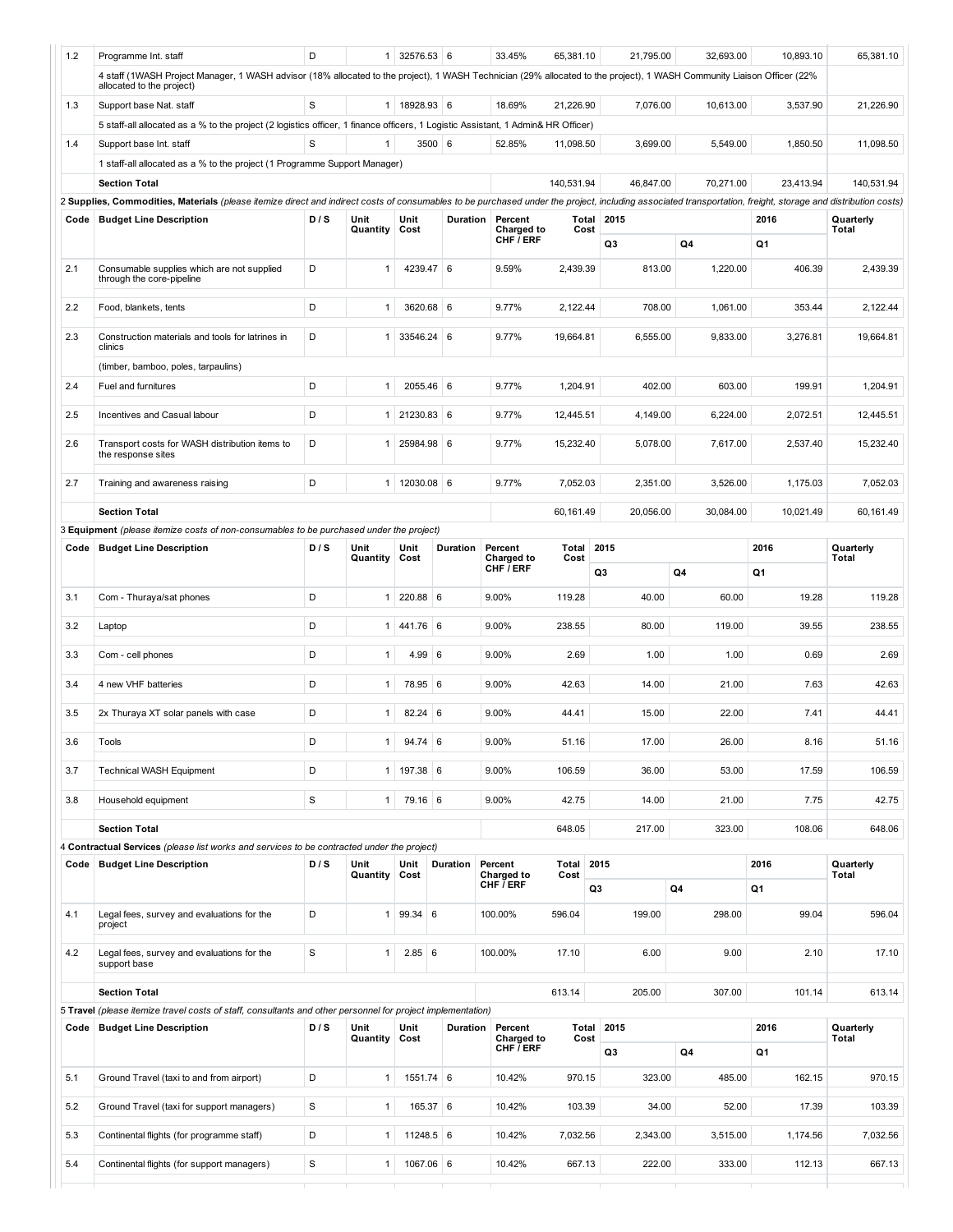| 5.5               | Intercontinental flights (home leave for<br>programme staff)                                                                             |    |                                                  | D           | 1                |              | 2948.56 6   |           | 10.42%                         | 1,843.44               |        | 614.00            |        | 921.00<br>308.44 |       | 1,843.44 |                    |
|-------------------|------------------------------------------------------------------------------------------------------------------------------------------|----|--------------------------------------------------|-------------|------------------|--------------|-------------|-----------|--------------------------------|------------------------|--------|-------------------|--------|------------------|-------|----------|--------------------|
| 5.6               | Rental of vehicle/boat, including fuel and<br>maintenance                                                                                |    |                                                  | D           | 1                |              | 12805.21 6  |           | 10.42%                         | 8,005.82               |        | 2,667.00          |        | 4,001.00         |       | 1,337.82 | 8,005.82           |
| 5.7               | Rental of vehicle/boat, including fuel and<br>maintenance                                                                                |    |                                                  | $\mathbf S$ | 1                |              | 1334.51 6   |           | 10.42%                         | 834.34                 |        | 278.00            |        | 417.00           |       | 139.34   | 834.34             |
|                   | <b>Section Total</b>                                                                                                                     |    |                                                  |             |                  |              |             |           |                                | 19,456.82              |        | 6,481.00          |        | 9,724.00         |       | 3,251.83 | 19,456.83          |
|                   | 6 Transfers and Grants to Counterparts (please list transfers and sub-grants to project implementing partners)                           |    |                                                  |             |                  |              |             |           |                                |                        |        |                   |        |                  |       |          |                    |
|                   | Code   Budget Line Description                                                                                                           |    |                                                  | D / S       | Unit             | Unit         | Duration    |           | Percent                        | Total                  | 2015   |                   |        |                  | 2016  |          | Quarterly          |
|                   |                                                                                                                                          |    |                                                  |             | Quantity Cost    |              |             |           | <b>Charged to</b><br>CHF / ERF | Cost                   | Q3     |                   | Q4     |                  | Q1    |          | Total              |
|                   | <b>Section Total</b>                                                                                                                     |    |                                                  |             |                  |              |             |           |                                | 0.00                   |        | $\mathbf 0$       |        | 0                |       | 0        | 0.00               |
|                   | 7 General Operating and Other Direct Costs (please include general operating expenses and other direct costs for project implementation) |    |                                                  |             |                  |              |             |           |                                |                        |        |                   |        |                  |       |          |                    |
| Code              | <b>Budget Line Description</b>                                                                                                           |    |                                                  | D/S         | Unit<br>Quantity | Unit<br>Cost |             | Duration  | Percent<br>Charged to          |                        | Cost   | <b>Total 2015</b> |        |                  | 2016  |          | Quarterly<br>Total |
|                   |                                                                                                                                          |    |                                                  |             |                  |              |             |           | CHF $\bar{I}$ ERF              |                        |        | Q3                |        | Q4               | Q1    |          |                    |
| 7.1               | Office supplies                                                                                                                          |    |                                                  | D           | 1                |              | 1240.77 6   |           | 10.42%                         | 775.73                 |        | 258.00            |        | 388.00           |       | 129.73   | 775.73             |
|                   | (cartridges, stationery, paper for the project)                                                                                          |    |                                                  |             |                  |              |             |           |                                |                        |        |                   |        |                  |       |          |                    |
| 7.2               | Office supplies                                                                                                                          |    |                                                  | $\mathbf S$ | $\mathbf{1}$     |              | 965.08 6    |           | 10.42%                         | 603.37                 |        | 201.00            |        | 302.00           |       | 100.37   | 603.37             |
|                   | (cartridges, stationery, paper for the supporting staff)                                                                                 |    |                                                  |             |                  |              |             |           |                                |                        |        |                   |        |                  |       |          |                    |
| 7.3               | Transport for non-beneficiary goods, conference   D<br>fees, packaging materials linked to the project                                   |    |                                                  |             | 1                |              | $14311.1$ 6 |           | 10.42%                         | 8.947.30               |        | 2,981.00          |        | 4,472.00         |       | 1,494.30 | 8,947.30           |
| 7.4               | Transport for non-beneficiary goods, conference S<br>fees, packaging materials                                                           |    |                                                  |             | $\mathbf{1}$     |              | 855.02 6    |           | 10.42%<br>534.56               |                        | 178.00 |                   | 267.00 |                  | 89.56 | 534.56   |                    |
| 7.5               | Communication costs                                                                                                                      |    |                                                  | D           | $\mathbf{1}$     |              | 4566.78 6   |           | 10.42%<br>2.855.15             |                        |        | 951.00            |        | 1,427.00         |       | 477.15   | 2,855.15           |
|                   | (phone, internet, satellite communications) for the project                                                                              |    |                                                  |             |                  |              |             |           |                                |                        |        |                   |        |                  |       |          |                    |
| 7.6               | Communication costs                                                                                                                      |    |                                                  | S           | $\mathbf{1}$     |              | 700.98 6    |           | 10.42%                         | 438.25                 |        | 146.00            |        | 219.00           |       | 73.25    | 438.25             |
|                   | (phone, internet, satellite communications) for the supporting staff                                                                     |    |                                                  |             |                  |              |             |           |                                |                        |        |                   |        |                  |       |          |                    |
| 7.7               | Visibility material for the project                                                                                                      |    |                                                  | D           | 1                |              | 10884.44 6  |           | 10.42%                         | 6,804.95               |        | 2,267.00          |        | 3,401.00         |       | 1,136.95 | 6,804.95           |
| 7.8               | Visibility material for the support base                                                                                                 |    |                                                  | S           | $\mathbf{1}$     |              | 153.62 6    |           | 10.42%                         |                        | 96.04  | 32.00             |        | 48.00            |       | 16.04    | 96.04              |
| 7.9               | Facility maintenance, and supplies                                                                                                       |    |                                                  | D           | $\mathbf{1}$     |              | 8592.62 6   |           | 10.42%                         | 5,372.11               |        | 1,790.00          |        | 2,685.00         |       | 897.11   | 5,372.11           |
|                   | (Warehouse maintenance, supplies, generators, water for warehouse, warehouse rent)                                                       |    |                                                  |             |                  |              |             |           |                                |                        |        |                   |        |                  |       |          |                    |
| 7.10              | Facility maintenance, and supplies                                                                                                       |    |                                                  | S           | 1                |              | 541.74 6    |           | 10.42%                         | 338.70                 |        | 113.00            |        | 169.00           |       | 56.70    | 338.70             |
|                   | (Office, house repairs, electrical repairs, gas, electricity)                                                                            |    |                                                  |             |                  |              |             |           |                                |                        |        |                   |        |                  |       |          |                    |
| 7.11              | Office equipment maintenance, security supplies   D                                                                                      |    |                                                  |             | $\mathbf{1}$     |              | 1797.3 6    |           | 10.42%                         | 1,123.67               |        | 374.00            |        | 562.00           |       | 187.67   | 1,123.67           |
|                   | (Warehouse security maintenance, computer/Thuraya repair)                                                                                |    |                                                  |             |                  |              |             |           |                                |                        |        |                   |        |                  |       |          |                    |
| 7.12              | Office equipment maintenance, security supplies S                                                                                        |    |                                                  |             | 1                |              | 1656.68 6   |           | 10.42%                         | 1,035.76               |        | 345.00            |        | 518.00           |       | 172.76   | 1,035.76           |
|                   | (locks, batteries, fire alarms, fire extinguishers)                                                                                      |    |                                                  |             |                  |              |             |           |                                |                        |        |                   |        |                  |       |          |                    |
| 7.13              | Warehouse rent costs for WASH project                                                                                                    |    |                                                  | D           | $\mathbf{1}$     |              | 11622 6     |           | 10.42%                         | 7,266.07               |        | 2,421.00          |        | 3,631.00         |       | 1,214.07 | 7,266.07           |
| 7.14              | Office rent for support base                                                                                                             |    |                                                  | $\mathbf S$ | $\mathbf{1}$     |              | 2380.37 6   |           | 10.42%                         | 1,488.21               |        | 496.00            |        | 744.00           |       | 248.21   | 1,488.21           |
|                   | <b>Section Total</b>                                                                                                                     |    |                                                  |             |                  |              |             |           |                                | 37.679.87              |        | 12,553.00         |        | 18,833.00        |       | 6,293.87 | 37.679.87          |
|                   | <b>Sub Total Direct Cost</b>                                                                                                             |    |                                                  |             |                  |              |             |           |                                |                        |        |                   |        |                  |       |          | 259,091.33         |
|                   | Indirect Programme Support Cost PSC rate (insert percentage, not to exceed 7 per cent)                                                   |    |                                                  |             |                  |              |             |           |                                |                        |        |                   |        |                  |       |          | 7%                 |
|                   | Audit Cost (For NGO, in percent)                                                                                                         |    |                                                  |             |                  |              |             |           |                                |                        |        |                   |        |                  |       |          | $1\%$              |
| <b>PSC Amount</b> |                                                                                                                                          |    |                                                  |             |                  |              |             |           |                                |                        |        |                   |        |                  |       |          | 18,136.39          |
|                   |                                                                                                                                          |    |                                                  |             |                  |              |             |           |                                |                        |        |                   |        |                  |       |          |                    |
| Amount            | Quarterly Budget Details for PSC                                                                                                         |    | 2015<br>Q <sub>3</sub>                           | Q4          |                  | 2016<br>Q1   |             | Total     |                                |                        |        |                   |        |                  |       |          |                    |
|                   |                                                                                                                                          |    | 6,045.00                                         | 9,068.00    |                  | 3,023.39     |             | 18,136.39 |                                |                        |        |                   |        |                  |       |          |                    |
|                   | <b>Total Fund Project Cost</b>                                                                                                           |    |                                                  |             |                  |              |             |           |                                |                        |        |                   |        |                  |       |          | 277, 227. 72       |
|                   | <b>Project Locations</b>                                                                                                                 |    |                                                  |             |                  |              |             |           |                                |                        |        |                   |        |                  |       |          |                    |
| Location          |                                                                                                                                          |    | Estimated percentage of budget for each location |             |                  |              |             |           |                                | <b>Beneficiary Men</b> |        |                   | Women  | Boy              | Girl  | Total    | <b>Activity</b>    |
| Jonglei           |                                                                                                                                          | 10 |                                                  |             |                  |              |             |           |                                |                        |        |                   |        |                  |       | 0        |                    |
| Unity             |                                                                                                                                          | 10 |                                                  |             |                  |              |             |           |                                |                        |        |                   |        |                  |       | 0        |                    |
| Unity -> Leer     |                                                                                                                                          | 20 |                                                  |             |                  |              |             |           |                                |                        |        |                   |        |                  |       | 0        |                    |
|                   | Unity -> Mayendit                                                                                                                        | 20 |                                                  |             |                  |              |             |           |                                |                        |        |                   |        |                  |       | 0        |                    |
| <b>Upper Nile</b> |                                                                                                                                          | 10 |                                                  |             |                  |              |             |           |                                |                        |        |                   |        |                  |       | 0        |                    |
|                   |                                                                                                                                          |    |                                                  |             |                  |              |             |           |                                |                        |        |                   |        |                  |       |          |                    |